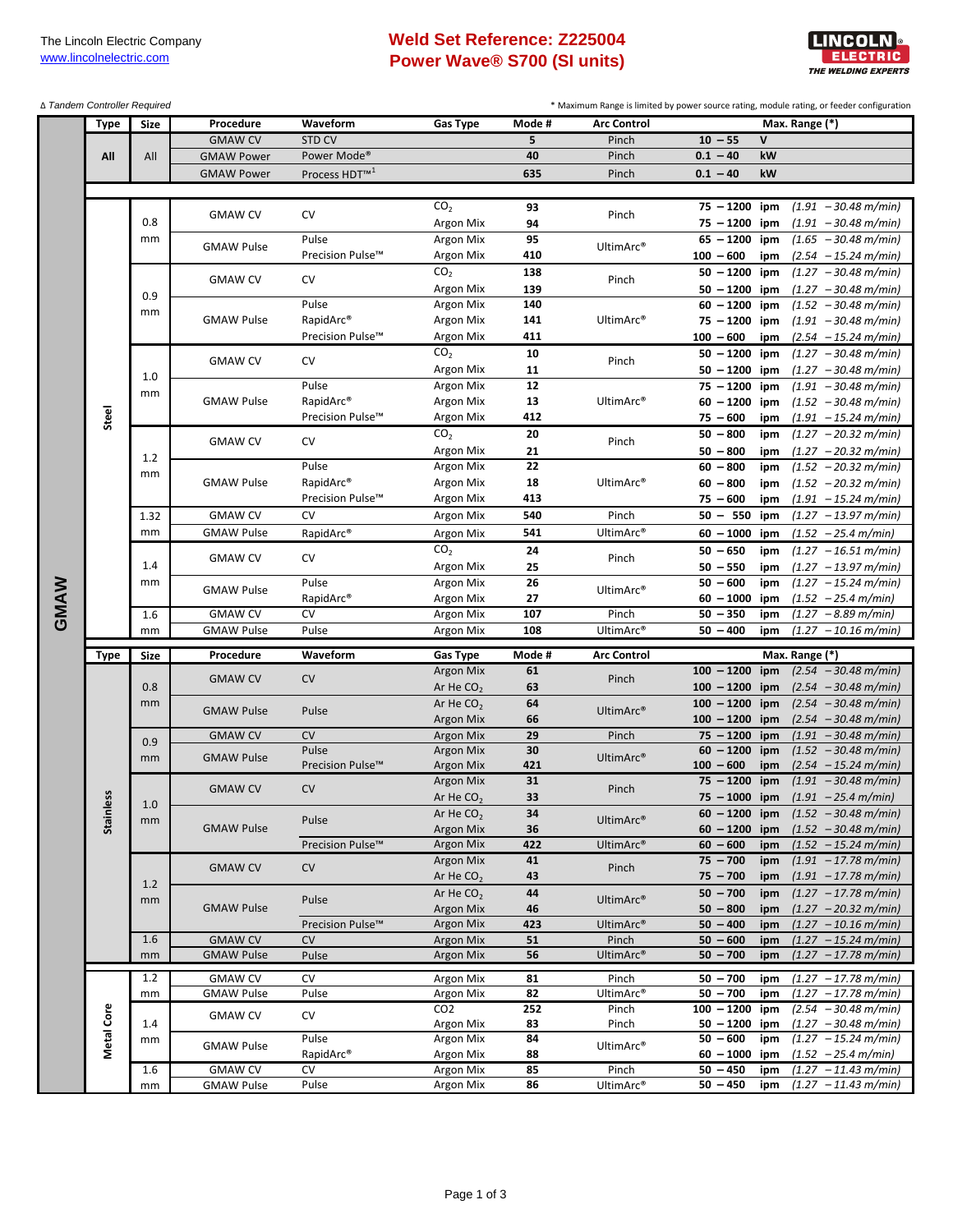## **Weld Set Reference: Z225004 Power Wave® S700 (SI units)**



| Procedure<br>Waveform<br>Gas Type<br>Mode #<br><b>Arc Control</b><br>Max. Range (*)<br>Size<br>$125 - 800$<br><b>GMAW CV</b><br>CV<br>148<br>Pinch<br>Argon<br>ipm<br>$125 - 800$<br>Pulse<br>149<br>ipm<br>Argon<br>1.0<br><b>CC Pulse</b><br>UltimArc®<br>$125 - 800$<br><b>GMAW Pulse</b><br>Argon<br>150<br>ipm<br>mm<br>$125 - 800$<br>Precision Pulse™<br>566<br>Argon<br>ipm<br>98<br>$100 - 500$<br>GMAW Pulse-on-Pulse®<br>Pulse-on-Pulse <sup>®</sup><br>Argon<br>Frequency<br>ipm<br>Aluminum (AlSi)<br><b>CV</b><br>$71$<br>$125 - 700$<br>$(3.18 - 17.78 m/min)$<br><b>GMAW CV</b><br>Argon<br>Pinch<br>ipm<br>$85 - 600$<br>Pulse<br>72<br>ipm<br>Argon<br>1.2<br><b>GMAW Pulse</b><br><b>CC Pulse</b><br>69<br>UltimArc <sup>®</sup><br>$85 - 600$<br>Argon<br>ipm<br>mm<br>Precision Pulse™<br>567<br>$85 - 600$<br>Argon<br>ipm<br>Pulse-on-Pulse®<br>99<br>$85 - 500$<br>GMAW Pulse-on-Pulse®<br>Argon<br>Frequency<br>ipm<br><b>CV</b><br>73<br>$75 - 375$<br><b>GMAW CV</b><br>Argon<br>Pinch<br>ipm<br>74<br>$75 - 350$<br>Pulse<br>Argon<br>ipm<br>1.6<br><b>GMAW Pulse</b><br><b>CC Pulse</b><br>79<br>UltimArc <sup>®</sup><br>$75 - 350$<br>Argon<br>ipm<br>mm<br>$75 - 350$<br>Precision Pulse™<br>Argon<br>568<br>ipm<br>GMAW Pulse-on-Pulse®<br>Pulse-on-Pulse <sup>®</sup><br>100<br>$80 - 400$<br>ipm<br>Argon<br>Frequency<br><b>GMAW CV</b><br><b>CV</b><br>151<br>Pinch<br>$175 - 750$<br>Argon<br>ipm<br>$125 - 700$<br>Pulse<br>152<br>ipm<br>Argon<br>1.0<br>GMAW<br><b>GMAW Pulse</b><br><b>CC Pulse</b><br>153<br>UltimArc <sup>®</sup><br>$150 - 800$<br>Argon<br>ipm<br>mm<br>571<br>$150 - 800$<br>Precision Pulse™<br>Argon<br>ipm<br>GMAW Pulse-on-Pulse®<br>101<br>$140 - 800$<br>Pulse-on-Pulse <sup>®</sup><br>Argon<br>Frequency<br>ipm<br>Aluminum (AIMg)<br>CV<br>$125 - 750$<br>75<br><b>GMAW CV</b><br>Argon<br>Pinch<br>ipm<br>76<br>$85 - 700$<br>Pulse<br>ipm<br>Argon<br>1.2<br><b>GMAW Pulse</b><br><b>CC Pulse</b><br>70<br>UltimArc <sup>®</sup><br>$85 - 700$<br>Argon<br>ipm<br>mm<br>572<br>Precision Pulse™<br>$85 - 700$<br>Argon<br>ipm<br>102<br>Pulse-on-Pulse <sup>®</sup><br>$100 - 600$<br>GMAW Pulse-on-Pulse®<br>Argon<br>Frequency<br>ipm<br><b>CV</b><br>77<br>$125 - 500$<br><b>GMAW CV</b><br>Argon<br>Pinch<br>ipm<br>Pulse<br>78<br>$100 - 500$<br>Argon<br>ipm<br>1.6<br><b>GMAW Pulse</b><br><b>CC Pulse</b><br>UltimArc <sup>®</sup><br>$100 - 350$<br>Argon<br>80<br>ipm<br>mm<br>$100 - 500$<br>Precision Pulse™<br>573<br>Argon<br>ipm<br>Pulse-on-Pulse <sup>®</sup><br>103<br>$75 - 350$<br>GMAW Pulse-on-Pulse <sup>®</sup><br>ipm<br>Argon<br>Frequency<br><b>GMAW Pulse</b><br>Pulse<br>192<br>UltimArc®<br>$80 - 1000$<br>ipm<br>1.0 <sub>mm</sub><br>Argon<br>SiBr<br>191<br>UltimArc®<br>$50 - 600$<br>Pulse<br>ipm<br>Argon<br>1.2 <sub>mm</sub><br><b>GMAW Pulse</b><br><b>GMAW Pulse</b><br>Pulse<br>Argon Helium<br>198<br>UltimArc <sup>®</sup><br>$75 - 500$<br>1.0 <sub>mm</sub><br>ipm<br>3<br>UltimArc®<br>$75 - 500$<br>Pulse<br>196<br>$(1.91 - 12.7 m/min)$<br>Argon Helium<br>ipm<br>1.2 <sub>mm</sub><br><b>GMAW Pulse</b><br>$75 - 800$<br><b>GMAW Pulse</b><br>Pulse<br>Ar/Ar He<br>502<br>UltimArc®<br>ipm<br>1.0 <sub>mm</sub><br>ig<br><b>GMAW Pulse</b><br>Pulse<br>Ar/Ar He<br>504<br>UltimArc®<br>$75 - 600$<br>1.2 <sub>mm</sub><br>ipm<br>Mode #<br>Max. Range (*)<br>Procedure<br>Waveform<br><b>Gas Type</b><br><b>Arc Control</b><br>Type<br>Size<br>FCAW-S<br>Self Shield CV<br>6<br>$10 - 45$<br>V<br>es.<br>ΝA<br>Pinch<br>Ě<br>All<br>FCAW-G<br>$\overline{\phantom{a}}$<br>V<br>Gas Shield CV<br>Pinch<br>$10 - 45$<br>ш.<br>ັ<br>CO <sub>2</sub><br>90<br>$175 - 600$<br>1.2<br>ipm<br>FCAW<br>FCAW-G<br>CV<br>Pinch<br>Argon Mix<br>$175 - 600$<br>91<br>ipm<br><b>Cored Wire</b><br>mm<br>$150 - 500$<br>1.4<br>CO <sub>2</sub><br>187<br>ipm<br><b>CV</b><br>FCAW-G<br>Pinch<br>$150 - 500$<br><b>Argon Mix</b><br>188<br>ipm<br>mm<br>$125 - 400$<br>1.6<br>CO <sub>2</sub><br>189<br>ipm<br><b>CV</b><br>FCAW-G<br>Pinch<br><b>Argon Mix</b><br>190<br>$125 - 400$<br>mm<br>ipm<br>Waveform<br>Max. Range (*)<br>Procedure<br><b>Gas Type</b><br>Mode #<br><b>Arc Control</b><br>Type<br>Size<br><b>SMAW</b><br><b>SMAW Soft</b><br>Arc Force, Hot Start<br>$15 - 900$<br>NA<br>1<br>Α<br>NA<br><b>DCEP SMAW</b><br>$\mathbf{2}$<br>ΝA<br><b>SMAW Crisp</b><br>ΝA<br>Arc Force, Hot Start<br>$15 - 900$<br>Α<br>4<br><b>SMAW Pipe</b><br>$50 - 250$<br>Α<br>NA<br>Arc Force<br>Procedure<br>Waveform<br>Gas Type<br>Mode #<br><b>Arc Control</b><br>Type<br>Max. Range (*)<br>Size<br>GTAW<br>$\overline{\mathbf{3}}$<br>$5 - 900$ A<br><b>Touch Start TIG</b><br>Ar / He<br><b>Hot Start</b><br><b>NA</b><br><b>NA</b><br><b>DCEN GTAW</b><br>Frequency, Background,<br>8<br>$5 - 800$ A<br><b>Touch Start TIG Pulse</b><br>Ar/He<br><b>Hot Start</b><br>Procedure<br>Waveform<br>Gas Type<br>Mode #<br>Size<br><b>Arc Control</b><br>Max. Range (*)<br>Type<br>CAG<br>Compressed<br>9<br>$60 - 900$ A<br>NA<br>NA<br>CAG<br>Arc Gouge | ∆ Tandem Controller Required |             |  |     |  | * Maximum Range is limited by power source rating, module rating, or feeder configuration |
|--------------------------------------------------------------------------------------------------------------------------------------------------------------------------------------------------------------------------------------------------------------------------------------------------------------------------------------------------------------------------------------------------------------------------------------------------------------------------------------------------------------------------------------------------------------------------------------------------------------------------------------------------------------------------------------------------------------------------------------------------------------------------------------------------------------------------------------------------------------------------------------------------------------------------------------------------------------------------------------------------------------------------------------------------------------------------------------------------------------------------------------------------------------------------------------------------------------------------------------------------------------------------------------------------------------------------------------------------------------------------------------------------------------------------------------------------------------------------------------------------------------------------------------------------------------------------------------------------------------------------------------------------------------------------------------------------------------------------------------------------------------------------------------------------------------------------------------------------------------------------------------------------------------------------------------------------------------------------------------------------------------------------------------------------------------------------------------------------------------------------------------------------------------------------------------------------------------------------------------------------------------------------------------------------------------------------------------------------------------------------------------------------------------------------------------------------------------------------------------------------------------------------------------------------------------------------------------------------------------------------------------------------------------------------------------------------------------------------------------------------------------------------------------------------------------------------------------------------------------------------------------------------------------------------------------------------------------------------------------------------------------------------------------------------------------------------------------------------------------------------------------------------------------------------------------------------------------------------------------------------------------------------------------------------------------------------------------------------------------------------------------------------------------------------------------------------------------------------------------------------------------------------------------------------------------------------------------------------------------------------------------------------------------------------------------------------------------------------------------------------------------------------------------------------------------------------------------------------------------------------------------------------------------------------------------------------------------------------------------------------------------------------------------------------------------------------------------------------------------------------------------------------------------------------------------------------------------------------------------------------------------------------------------------------------------------------------------------------------------------------------------------------------------------------------------------------------------------------------------------------------------------------------------------------------------------------------------------------------------------------------------------------------------------------------------------------------------------------------------------------------------------------------------------------------------------------------------------------------------------------------------------------------------------------------------------------------------------------------------------------------------------------------------------------------------------------|------------------------------|-------------|--|-----|--|-------------------------------------------------------------------------------------------|
|                                                                                                                                                                                                                                                                                                                                                                                                                                                                                                                                                                                                                                                                                                                                                                                                                                                                                                                                                                                                                                                                                                                                                                                                                                                                                                                                                                                                                                                                                                                                                                                                                                                                                                                                                                                                                                                                                                                                                                                                                                                                                                                                                                                                                                                                                                                                                                                                                                                                                                                                                                                                                                                                                                                                                                                                                                                                                                                                                                                                                                                                                                                                                                                                                                                                                                                                                                                                                                                                                                                                                                                                                                                                                                                                                                                                                                                                                                                                                                                                                                                                                                                                                                                                                                                                                                                                                                                                                                                                                                                                                                                                                                                                                                                                                                                                                                                                                                                                                                                                                                                                          |                              | <b>Type</b> |  |     |  |                                                                                           |
|                                                                                                                                                                                                                                                                                                                                                                                                                                                                                                                                                                                                                                                                                                                                                                                                                                                                                                                                                                                                                                                                                                                                                                                                                                                                                                                                                                                                                                                                                                                                                                                                                                                                                                                                                                                                                                                                                                                                                                                                                                                                                                                                                                                                                                                                                                                                                                                                                                                                                                                                                                                                                                                                                                                                                                                                                                                                                                                                                                                                                                                                                                                                                                                                                                                                                                                                                                                                                                                                                                                                                                                                                                                                                                                                                                                                                                                                                                                                                                                                                                                                                                                                                                                                                                                                                                                                                                                                                                                                                                                                                                                                                                                                                                                                                                                                                                                                                                                                                                                                                                                                          |                              |             |  |     |  | $(3.18 - 20.32 \text{ m/min})$                                                            |
|                                                                                                                                                                                                                                                                                                                                                                                                                                                                                                                                                                                                                                                                                                                                                                                                                                                                                                                                                                                                                                                                                                                                                                                                                                                                                                                                                                                                                                                                                                                                                                                                                                                                                                                                                                                                                                                                                                                                                                                                                                                                                                                                                                                                                                                                                                                                                                                                                                                                                                                                                                                                                                                                                                                                                                                                                                                                                                                                                                                                                                                                                                                                                                                                                                                                                                                                                                                                                                                                                                                                                                                                                                                                                                                                                                                                                                                                                                                                                                                                                                                                                                                                                                                                                                                                                                                                                                                                                                                                                                                                                                                                                                                                                                                                                                                                                                                                                                                                                                                                                                                                          |                              |             |  |     |  | $(3.18 - 20.32 \text{ m/min})$                                                            |
|                                                                                                                                                                                                                                                                                                                                                                                                                                                                                                                                                                                                                                                                                                                                                                                                                                                                                                                                                                                                                                                                                                                                                                                                                                                                                                                                                                                                                                                                                                                                                                                                                                                                                                                                                                                                                                                                                                                                                                                                                                                                                                                                                                                                                                                                                                                                                                                                                                                                                                                                                                                                                                                                                                                                                                                                                                                                                                                                                                                                                                                                                                                                                                                                                                                                                                                                                                                                                                                                                                                                                                                                                                                                                                                                                                                                                                                                                                                                                                                                                                                                                                                                                                                                                                                                                                                                                                                                                                                                                                                                                                                                                                                                                                                                                                                                                                                                                                                                                                                                                                                                          |                              |             |  |     |  | $(3.18 - 20.32 \text{ m/min})$                                                            |
|                                                                                                                                                                                                                                                                                                                                                                                                                                                                                                                                                                                                                                                                                                                                                                                                                                                                                                                                                                                                                                                                                                                                                                                                                                                                                                                                                                                                                                                                                                                                                                                                                                                                                                                                                                                                                                                                                                                                                                                                                                                                                                                                                                                                                                                                                                                                                                                                                                                                                                                                                                                                                                                                                                                                                                                                                                                                                                                                                                                                                                                                                                                                                                                                                                                                                                                                                                                                                                                                                                                                                                                                                                                                                                                                                                                                                                                                                                                                                                                                                                                                                                                                                                                                                                                                                                                                                                                                                                                                                                                                                                                                                                                                                                                                                                                                                                                                                                                                                                                                                                                                          |                              |             |  |     |  | $(3.18 - 20.32 \text{ m/min})$                                                            |
|                                                                                                                                                                                                                                                                                                                                                                                                                                                                                                                                                                                                                                                                                                                                                                                                                                                                                                                                                                                                                                                                                                                                                                                                                                                                                                                                                                                                                                                                                                                                                                                                                                                                                                                                                                                                                                                                                                                                                                                                                                                                                                                                                                                                                                                                                                                                                                                                                                                                                                                                                                                                                                                                                                                                                                                                                                                                                                                                                                                                                                                                                                                                                                                                                                                                                                                                                                                                                                                                                                                                                                                                                                                                                                                                                                                                                                                                                                                                                                                                                                                                                                                                                                                                                                                                                                                                                                                                                                                                                                                                                                                                                                                                                                                                                                                                                                                                                                                                                                                                                                                                          |                              |             |  |     |  | $(2.54 - 12.7 m/min)$                                                                     |
|                                                                                                                                                                                                                                                                                                                                                                                                                                                                                                                                                                                                                                                                                                                                                                                                                                                                                                                                                                                                                                                                                                                                                                                                                                                                                                                                                                                                                                                                                                                                                                                                                                                                                                                                                                                                                                                                                                                                                                                                                                                                                                                                                                                                                                                                                                                                                                                                                                                                                                                                                                                                                                                                                                                                                                                                                                                                                                                                                                                                                                                                                                                                                                                                                                                                                                                                                                                                                                                                                                                                                                                                                                                                                                                                                                                                                                                                                                                                                                                                                                                                                                                                                                                                                                                                                                                                                                                                                                                                                                                                                                                                                                                                                                                                                                                                                                                                                                                                                                                                                                                                          |                              |             |  |     |  | $(2.16 - 15.24 m/min)$                                                                    |
|                                                                                                                                                                                                                                                                                                                                                                                                                                                                                                                                                                                                                                                                                                                                                                                                                                                                                                                                                                                                                                                                                                                                                                                                                                                                                                                                                                                                                                                                                                                                                                                                                                                                                                                                                                                                                                                                                                                                                                                                                                                                                                                                                                                                                                                                                                                                                                                                                                                                                                                                                                                                                                                                                                                                                                                                                                                                                                                                                                                                                                                                                                                                                                                                                                                                                                                                                                                                                                                                                                                                                                                                                                                                                                                                                                                                                                                                                                                                                                                                                                                                                                                                                                                                                                                                                                                                                                                                                                                                                                                                                                                                                                                                                                                                                                                                                                                                                                                                                                                                                                                                          |                              |             |  |     |  | $(2.16 - 15.24 m/min)$                                                                    |
|                                                                                                                                                                                                                                                                                                                                                                                                                                                                                                                                                                                                                                                                                                                                                                                                                                                                                                                                                                                                                                                                                                                                                                                                                                                                                                                                                                                                                                                                                                                                                                                                                                                                                                                                                                                                                                                                                                                                                                                                                                                                                                                                                                                                                                                                                                                                                                                                                                                                                                                                                                                                                                                                                                                                                                                                                                                                                                                                                                                                                                                                                                                                                                                                                                                                                                                                                                                                                                                                                                                                                                                                                                                                                                                                                                                                                                                                                                                                                                                                                                                                                                                                                                                                                                                                                                                                                                                                                                                                                                                                                                                                                                                                                                                                                                                                                                                                                                                                                                                                                                                                          |                              |             |  |     |  | $(2.16 - 15.24 m/min)$                                                                    |
|                                                                                                                                                                                                                                                                                                                                                                                                                                                                                                                                                                                                                                                                                                                                                                                                                                                                                                                                                                                                                                                                                                                                                                                                                                                                                                                                                                                                                                                                                                                                                                                                                                                                                                                                                                                                                                                                                                                                                                                                                                                                                                                                                                                                                                                                                                                                                                                                                                                                                                                                                                                                                                                                                                                                                                                                                                                                                                                                                                                                                                                                                                                                                                                                                                                                                                                                                                                                                                                                                                                                                                                                                                                                                                                                                                                                                                                                                                                                                                                                                                                                                                                                                                                                                                                                                                                                                                                                                                                                                                                                                                                                                                                                                                                                                                                                                                                                                                                                                                                                                                                                          |                              |             |  |     |  | $(2.16 - 12.7 m/min)$                                                                     |
|                                                                                                                                                                                                                                                                                                                                                                                                                                                                                                                                                                                                                                                                                                                                                                                                                                                                                                                                                                                                                                                                                                                                                                                                                                                                                                                                                                                                                                                                                                                                                                                                                                                                                                                                                                                                                                                                                                                                                                                                                                                                                                                                                                                                                                                                                                                                                                                                                                                                                                                                                                                                                                                                                                                                                                                                                                                                                                                                                                                                                                                                                                                                                                                                                                                                                                                                                                                                                                                                                                                                                                                                                                                                                                                                                                                                                                                                                                                                                                                                                                                                                                                                                                                                                                                                                                                                                                                                                                                                                                                                                                                                                                                                                                                                                                                                                                                                                                                                                                                                                                                                          |                              |             |  |     |  | $(1.91 - 9.53 \text{ m/min})$                                                             |
|                                                                                                                                                                                                                                                                                                                                                                                                                                                                                                                                                                                                                                                                                                                                                                                                                                                                                                                                                                                                                                                                                                                                                                                                                                                                                                                                                                                                                                                                                                                                                                                                                                                                                                                                                                                                                                                                                                                                                                                                                                                                                                                                                                                                                                                                                                                                                                                                                                                                                                                                                                                                                                                                                                                                                                                                                                                                                                                                                                                                                                                                                                                                                                                                                                                                                                                                                                                                                                                                                                                                                                                                                                                                                                                                                                                                                                                                                                                                                                                                                                                                                                                                                                                                                                                                                                                                                                                                                                                                                                                                                                                                                                                                                                                                                                                                                                                                                                                                                                                                                                                                          |                              |             |  |     |  | $(1.91 - 8.89 \text{ m/min})$                                                             |
|                                                                                                                                                                                                                                                                                                                                                                                                                                                                                                                                                                                                                                                                                                                                                                                                                                                                                                                                                                                                                                                                                                                                                                                                                                                                                                                                                                                                                                                                                                                                                                                                                                                                                                                                                                                                                                                                                                                                                                                                                                                                                                                                                                                                                                                                                                                                                                                                                                                                                                                                                                                                                                                                                                                                                                                                                                                                                                                                                                                                                                                                                                                                                                                                                                                                                                                                                                                                                                                                                                                                                                                                                                                                                                                                                                                                                                                                                                                                                                                                                                                                                                                                                                                                                                                                                                                                                                                                                                                                                                                                                                                                                                                                                                                                                                                                                                                                                                                                                                                                                                                                          |                              |             |  |     |  | $(1.91 - 8.89 \text{ m/min})$                                                             |
|                                                                                                                                                                                                                                                                                                                                                                                                                                                                                                                                                                                                                                                                                                                                                                                                                                                                                                                                                                                                                                                                                                                                                                                                                                                                                                                                                                                                                                                                                                                                                                                                                                                                                                                                                                                                                                                                                                                                                                                                                                                                                                                                                                                                                                                                                                                                                                                                                                                                                                                                                                                                                                                                                                                                                                                                                                                                                                                                                                                                                                                                                                                                                                                                                                                                                                                                                                                                                                                                                                                                                                                                                                                                                                                                                                                                                                                                                                                                                                                                                                                                                                                                                                                                                                                                                                                                                                                                                                                                                                                                                                                                                                                                                                                                                                                                                                                                                                                                                                                                                                                                          |                              |             |  |     |  | $(1.91 - 8.89 m/min)$                                                                     |
|                                                                                                                                                                                                                                                                                                                                                                                                                                                                                                                                                                                                                                                                                                                                                                                                                                                                                                                                                                                                                                                                                                                                                                                                                                                                                                                                                                                                                                                                                                                                                                                                                                                                                                                                                                                                                                                                                                                                                                                                                                                                                                                                                                                                                                                                                                                                                                                                                                                                                                                                                                                                                                                                                                                                                                                                                                                                                                                                                                                                                                                                                                                                                                                                                                                                                                                                                                                                                                                                                                                                                                                                                                                                                                                                                                                                                                                                                                                                                                                                                                                                                                                                                                                                                                                                                                                                                                                                                                                                                                                                                                                                                                                                                                                                                                                                                                                                                                                                                                                                                                                                          |                              |             |  |     |  | $(2.03 - 10.16 \text{ m/min})$                                                            |
|                                                                                                                                                                                                                                                                                                                                                                                                                                                                                                                                                                                                                                                                                                                                                                                                                                                                                                                                                                                                                                                                                                                                                                                                                                                                                                                                                                                                                                                                                                                                                                                                                                                                                                                                                                                                                                                                                                                                                                                                                                                                                                                                                                                                                                                                                                                                                                                                                                                                                                                                                                                                                                                                                                                                                                                                                                                                                                                                                                                                                                                                                                                                                                                                                                                                                                                                                                                                                                                                                                                                                                                                                                                                                                                                                                                                                                                                                                                                                                                                                                                                                                                                                                                                                                                                                                                                                                                                                                                                                                                                                                                                                                                                                                                                                                                                                                                                                                                                                                                                                                                                          |                              |             |  |     |  |                                                                                           |
|                                                                                                                                                                                                                                                                                                                                                                                                                                                                                                                                                                                                                                                                                                                                                                                                                                                                                                                                                                                                                                                                                                                                                                                                                                                                                                                                                                                                                                                                                                                                                                                                                                                                                                                                                                                                                                                                                                                                                                                                                                                                                                                                                                                                                                                                                                                                                                                                                                                                                                                                                                                                                                                                                                                                                                                                                                                                                                                                                                                                                                                                                                                                                                                                                                                                                                                                                                                                                                                                                                                                                                                                                                                                                                                                                                                                                                                                                                                                                                                                                                                                                                                                                                                                                                                                                                                                                                                                                                                                                                                                                                                                                                                                                                                                                                                                                                                                                                                                                                                                                                                                          |                              |             |  |     |  | $(4.45 - 19.05 m/min)$                                                                    |
|                                                                                                                                                                                                                                                                                                                                                                                                                                                                                                                                                                                                                                                                                                                                                                                                                                                                                                                                                                                                                                                                                                                                                                                                                                                                                                                                                                                                                                                                                                                                                                                                                                                                                                                                                                                                                                                                                                                                                                                                                                                                                                                                                                                                                                                                                                                                                                                                                                                                                                                                                                                                                                                                                                                                                                                                                                                                                                                                                                                                                                                                                                                                                                                                                                                                                                                                                                                                                                                                                                                                                                                                                                                                                                                                                                                                                                                                                                                                                                                                                                                                                                                                                                                                                                                                                                                                                                                                                                                                                                                                                                                                                                                                                                                                                                                                                                                                                                                                                                                                                                                                          |                              |             |  |     |  | $(3.18 - 17.78 \text{ m/min})$                                                            |
|                                                                                                                                                                                                                                                                                                                                                                                                                                                                                                                                                                                                                                                                                                                                                                                                                                                                                                                                                                                                                                                                                                                                                                                                                                                                                                                                                                                                                                                                                                                                                                                                                                                                                                                                                                                                                                                                                                                                                                                                                                                                                                                                                                                                                                                                                                                                                                                                                                                                                                                                                                                                                                                                                                                                                                                                                                                                                                                                                                                                                                                                                                                                                                                                                                                                                                                                                                                                                                                                                                                                                                                                                                                                                                                                                                                                                                                                                                                                                                                                                                                                                                                                                                                                                                                                                                                                                                                                                                                                                                                                                                                                                                                                                                                                                                                                                                                                                                                                                                                                                                                                          |                              |             |  |     |  | $(3.81 - 20.32 \text{ m/min})$                                                            |
|                                                                                                                                                                                                                                                                                                                                                                                                                                                                                                                                                                                                                                                                                                                                                                                                                                                                                                                                                                                                                                                                                                                                                                                                                                                                                                                                                                                                                                                                                                                                                                                                                                                                                                                                                                                                                                                                                                                                                                                                                                                                                                                                                                                                                                                                                                                                                                                                                                                                                                                                                                                                                                                                                                                                                                                                                                                                                                                                                                                                                                                                                                                                                                                                                                                                                                                                                                                                                                                                                                                                                                                                                                                                                                                                                                                                                                                                                                                                                                                                                                                                                                                                                                                                                                                                                                                                                                                                                                                                                                                                                                                                                                                                                                                                                                                                                                                                                                                                                                                                                                                                          |                              |             |  |     |  | $(3.81 - 20.32 \text{ m/min})$                                                            |
|                                                                                                                                                                                                                                                                                                                                                                                                                                                                                                                                                                                                                                                                                                                                                                                                                                                                                                                                                                                                                                                                                                                                                                                                                                                                                                                                                                                                                                                                                                                                                                                                                                                                                                                                                                                                                                                                                                                                                                                                                                                                                                                                                                                                                                                                                                                                                                                                                                                                                                                                                                                                                                                                                                                                                                                                                                                                                                                                                                                                                                                                                                                                                                                                                                                                                                                                                                                                                                                                                                                                                                                                                                                                                                                                                                                                                                                                                                                                                                                                                                                                                                                                                                                                                                                                                                                                                                                                                                                                                                                                                                                                                                                                                                                                                                                                                                                                                                                                                                                                                                                                          |                              |             |  |     |  | $(3.56 - 20.32 m/min)$                                                                    |
|                                                                                                                                                                                                                                                                                                                                                                                                                                                                                                                                                                                                                                                                                                                                                                                                                                                                                                                                                                                                                                                                                                                                                                                                                                                                                                                                                                                                                                                                                                                                                                                                                                                                                                                                                                                                                                                                                                                                                                                                                                                                                                                                                                                                                                                                                                                                                                                                                                                                                                                                                                                                                                                                                                                                                                                                                                                                                                                                                                                                                                                                                                                                                                                                                                                                                                                                                                                                                                                                                                                                                                                                                                                                                                                                                                                                                                                                                                                                                                                                                                                                                                                                                                                                                                                                                                                                                                                                                                                                                                                                                                                                                                                                                                                                                                                                                                                                                                                                                                                                                                                                          |                              |             |  |     |  | $(3.18 - 19.05 \text{ m/min})$                                                            |
|                                                                                                                                                                                                                                                                                                                                                                                                                                                                                                                                                                                                                                                                                                                                                                                                                                                                                                                                                                                                                                                                                                                                                                                                                                                                                                                                                                                                                                                                                                                                                                                                                                                                                                                                                                                                                                                                                                                                                                                                                                                                                                                                                                                                                                                                                                                                                                                                                                                                                                                                                                                                                                                                                                                                                                                                                                                                                                                                                                                                                                                                                                                                                                                                                                                                                                                                                                                                                                                                                                                                                                                                                                                                                                                                                                                                                                                                                                                                                                                                                                                                                                                                                                                                                                                                                                                                                                                                                                                                                                                                                                                                                                                                                                                                                                                                                                                                                                                                                                                                                                                                          |                              |             |  |     |  | $(2.16 - 17.78 \text{ m/min})$<br>$(2.16 - 17.78 \text{ m/min})$                          |
|                                                                                                                                                                                                                                                                                                                                                                                                                                                                                                                                                                                                                                                                                                                                                                                                                                                                                                                                                                                                                                                                                                                                                                                                                                                                                                                                                                                                                                                                                                                                                                                                                                                                                                                                                                                                                                                                                                                                                                                                                                                                                                                                                                                                                                                                                                                                                                                                                                                                                                                                                                                                                                                                                                                                                                                                                                                                                                                                                                                                                                                                                                                                                                                                                                                                                                                                                                                                                                                                                                                                                                                                                                                                                                                                                                                                                                                                                                                                                                                                                                                                                                                                                                                                                                                                                                                                                                                                                                                                                                                                                                                                                                                                                                                                                                                                                                                                                                                                                                                                                                                                          |                              |             |  |     |  | $(2.16 - 17.78 \text{ m/min})$                                                            |
|                                                                                                                                                                                                                                                                                                                                                                                                                                                                                                                                                                                                                                                                                                                                                                                                                                                                                                                                                                                                                                                                                                                                                                                                                                                                                                                                                                                                                                                                                                                                                                                                                                                                                                                                                                                                                                                                                                                                                                                                                                                                                                                                                                                                                                                                                                                                                                                                                                                                                                                                                                                                                                                                                                                                                                                                                                                                                                                                                                                                                                                                                                                                                                                                                                                                                                                                                                                                                                                                                                                                                                                                                                                                                                                                                                                                                                                                                                                                                                                                                                                                                                                                                                                                                                                                                                                                                                                                                                                                                                                                                                                                                                                                                                                                                                                                                                                                                                                                                                                                                                                                          |                              |             |  |     |  | $(2.54 - 15.24 m/min)$                                                                    |
|                                                                                                                                                                                                                                                                                                                                                                                                                                                                                                                                                                                                                                                                                                                                                                                                                                                                                                                                                                                                                                                                                                                                                                                                                                                                                                                                                                                                                                                                                                                                                                                                                                                                                                                                                                                                                                                                                                                                                                                                                                                                                                                                                                                                                                                                                                                                                                                                                                                                                                                                                                                                                                                                                                                                                                                                                                                                                                                                                                                                                                                                                                                                                                                                                                                                                                                                                                                                                                                                                                                                                                                                                                                                                                                                                                                                                                                                                                                                                                                                                                                                                                                                                                                                                                                                                                                                                                                                                                                                                                                                                                                                                                                                                                                                                                                                                                                                                                                                                                                                                                                                          |                              |             |  |     |  | $(3.18 - 12.7 m/min)$                                                                     |
|                                                                                                                                                                                                                                                                                                                                                                                                                                                                                                                                                                                                                                                                                                                                                                                                                                                                                                                                                                                                                                                                                                                                                                                                                                                                                                                                                                                                                                                                                                                                                                                                                                                                                                                                                                                                                                                                                                                                                                                                                                                                                                                                                                                                                                                                                                                                                                                                                                                                                                                                                                                                                                                                                                                                                                                                                                                                                                                                                                                                                                                                                                                                                                                                                                                                                                                                                                                                                                                                                                                                                                                                                                                                                                                                                                                                                                                                                                                                                                                                                                                                                                                                                                                                                                                                                                                                                                                                                                                                                                                                                                                                                                                                                                                                                                                                                                                                                                                                                                                                                                                                          |                              |             |  |     |  | $(2.54 - 12.7 m/min)$                                                                     |
|                                                                                                                                                                                                                                                                                                                                                                                                                                                                                                                                                                                                                                                                                                                                                                                                                                                                                                                                                                                                                                                                                                                                                                                                                                                                                                                                                                                                                                                                                                                                                                                                                                                                                                                                                                                                                                                                                                                                                                                                                                                                                                                                                                                                                                                                                                                                                                                                                                                                                                                                                                                                                                                                                                                                                                                                                                                                                                                                                                                                                                                                                                                                                                                                                                                                                                                                                                                                                                                                                                                                                                                                                                                                                                                                                                                                                                                                                                                                                                                                                                                                                                                                                                                                                                                                                                                                                                                                                                                                                                                                                                                                                                                                                                                                                                                                                                                                                                                                                                                                                                                                          |                              |             |  |     |  | $(2.54 - 8.89 m/min)$                                                                     |
|                                                                                                                                                                                                                                                                                                                                                                                                                                                                                                                                                                                                                                                                                                                                                                                                                                                                                                                                                                                                                                                                                                                                                                                                                                                                                                                                                                                                                                                                                                                                                                                                                                                                                                                                                                                                                                                                                                                                                                                                                                                                                                                                                                                                                                                                                                                                                                                                                                                                                                                                                                                                                                                                                                                                                                                                                                                                                                                                                                                                                                                                                                                                                                                                                                                                                                                                                                                                                                                                                                                                                                                                                                                                                                                                                                                                                                                                                                                                                                                                                                                                                                                                                                                                                                                                                                                                                                                                                                                                                                                                                                                                                                                                                                                                                                                                                                                                                                                                                                                                                                                                          |                              |             |  |     |  | $(2.54 - 12.7 m/min)$                                                                     |
|                                                                                                                                                                                                                                                                                                                                                                                                                                                                                                                                                                                                                                                                                                                                                                                                                                                                                                                                                                                                                                                                                                                                                                                                                                                                                                                                                                                                                                                                                                                                                                                                                                                                                                                                                                                                                                                                                                                                                                                                                                                                                                                                                                                                                                                                                                                                                                                                                                                                                                                                                                                                                                                                                                                                                                                                                                                                                                                                                                                                                                                                                                                                                                                                                                                                                                                                                                                                                                                                                                                                                                                                                                                                                                                                                                                                                                                                                                                                                                                                                                                                                                                                                                                                                                                                                                                                                                                                                                                                                                                                                                                                                                                                                                                                                                                                                                                                                                                                                                                                                                                                          |                              |             |  |     |  | $(1.91 - 8.89 \text{ m/min})$                                                             |
|                                                                                                                                                                                                                                                                                                                                                                                                                                                                                                                                                                                                                                                                                                                                                                                                                                                                                                                                                                                                                                                                                                                                                                                                                                                                                                                                                                                                                                                                                                                                                                                                                                                                                                                                                                                                                                                                                                                                                                                                                                                                                                                                                                                                                                                                                                                                                                                                                                                                                                                                                                                                                                                                                                                                                                                                                                                                                                                                                                                                                                                                                                                                                                                                                                                                                                                                                                                                                                                                                                                                                                                                                                                                                                                                                                                                                                                                                                                                                                                                                                                                                                                                                                                                                                                                                                                                                                                                                                                                                                                                                                                                                                                                                                                                                                                                                                                                                                                                                                                                                                                                          |                              |             |  |     |  |                                                                                           |
|                                                                                                                                                                                                                                                                                                                                                                                                                                                                                                                                                                                                                                                                                                                                                                                                                                                                                                                                                                                                                                                                                                                                                                                                                                                                                                                                                                                                                                                                                                                                                                                                                                                                                                                                                                                                                                                                                                                                                                                                                                                                                                                                                                                                                                                                                                                                                                                                                                                                                                                                                                                                                                                                                                                                                                                                                                                                                                                                                                                                                                                                                                                                                                                                                                                                                                                                                                                                                                                                                                                                                                                                                                                                                                                                                                                                                                                                                                                                                                                                                                                                                                                                                                                                                                                                                                                                                                                                                                                                                                                                                                                                                                                                                                                                                                                                                                                                                                                                                                                                                                                                          |                              |             |  |     |  | $(2.03 - 25.4 m/min)$                                                                     |
|                                                                                                                                                                                                                                                                                                                                                                                                                                                                                                                                                                                                                                                                                                                                                                                                                                                                                                                                                                                                                                                                                                                                                                                                                                                                                                                                                                                                                                                                                                                                                                                                                                                                                                                                                                                                                                                                                                                                                                                                                                                                                                                                                                                                                                                                                                                                                                                                                                                                                                                                                                                                                                                                                                                                                                                                                                                                                                                                                                                                                                                                                                                                                                                                                                                                                                                                                                                                                                                                                                                                                                                                                                                                                                                                                                                                                                                                                                                                                                                                                                                                                                                                                                                                                                                                                                                                                                                                                                                                                                                                                                                                                                                                                                                                                                                                                                                                                                                                                                                                                                                                          |                              |             |  |     |  | $(1.27 - 15.24 m/min)$                                                                    |
|                                                                                                                                                                                                                                                                                                                                                                                                                                                                                                                                                                                                                                                                                                                                                                                                                                                                                                                                                                                                                                                                                                                                                                                                                                                                                                                                                                                                                                                                                                                                                                                                                                                                                                                                                                                                                                                                                                                                                                                                                                                                                                                                                                                                                                                                                                                                                                                                                                                                                                                                                                                                                                                                                                                                                                                                                                                                                                                                                                                                                                                                                                                                                                                                                                                                                                                                                                                                                                                                                                                                                                                                                                                                                                                                                                                                                                                                                                                                                                                                                                                                                                                                                                                                                                                                                                                                                                                                                                                                                                                                                                                                                                                                                                                                                                                                                                                                                                                                                                                                                                                                          |                              |             |  |     |  |                                                                                           |
|                                                                                                                                                                                                                                                                                                                                                                                                                                                                                                                                                                                                                                                                                                                                                                                                                                                                                                                                                                                                                                                                                                                                                                                                                                                                                                                                                                                                                                                                                                                                                                                                                                                                                                                                                                                                                                                                                                                                                                                                                                                                                                                                                                                                                                                                                                                                                                                                                                                                                                                                                                                                                                                                                                                                                                                                                                                                                                                                                                                                                                                                                                                                                                                                                                                                                                                                                                                                                                                                                                                                                                                                                                                                                                                                                                                                                                                                                                                                                                                                                                                                                                                                                                                                                                                                                                                                                                                                                                                                                                                                                                                                                                                                                                                                                                                                                                                                                                                                                                                                                                                                          |                              |             |  |     |  | $(1.91 - 12.7 m/min)$                                                                     |
|                                                                                                                                                                                                                                                                                                                                                                                                                                                                                                                                                                                                                                                                                                                                                                                                                                                                                                                                                                                                                                                                                                                                                                                                                                                                                                                                                                                                                                                                                                                                                                                                                                                                                                                                                                                                                                                                                                                                                                                                                                                                                                                                                                                                                                                                                                                                                                                                                                                                                                                                                                                                                                                                                                                                                                                                                                                                                                                                                                                                                                                                                                                                                                                                                                                                                                                                                                                                                                                                                                                                                                                                                                                                                                                                                                                                                                                                                                                                                                                                                                                                                                                                                                                                                                                                                                                                                                                                                                                                                                                                                                                                                                                                                                                                                                                                                                                                                                                                                                                                                                                                          |                              |             |  |     |  |                                                                                           |
|                                                                                                                                                                                                                                                                                                                                                                                                                                                                                                                                                                                                                                                                                                                                                                                                                                                                                                                                                                                                                                                                                                                                                                                                                                                                                                                                                                                                                                                                                                                                                                                                                                                                                                                                                                                                                                                                                                                                                                                                                                                                                                                                                                                                                                                                                                                                                                                                                                                                                                                                                                                                                                                                                                                                                                                                                                                                                                                                                                                                                                                                                                                                                                                                                                                                                                                                                                                                                                                                                                                                                                                                                                                                                                                                                                                                                                                                                                                                                                                                                                                                                                                                                                                                                                                                                                                                                                                                                                                                                                                                                                                                                                                                                                                                                                                                                                                                                                                                                                                                                                                                          |                              |             |  |     |  | $(1.91 - 20.32 \text{ m/min})$                                                            |
|                                                                                                                                                                                                                                                                                                                                                                                                                                                                                                                                                                                                                                                                                                                                                                                                                                                                                                                                                                                                                                                                                                                                                                                                                                                                                                                                                                                                                                                                                                                                                                                                                                                                                                                                                                                                                                                                                                                                                                                                                                                                                                                                                                                                                                                                                                                                                                                                                                                                                                                                                                                                                                                                                                                                                                                                                                                                                                                                                                                                                                                                                                                                                                                                                                                                                                                                                                                                                                                                                                                                                                                                                                                                                                                                                                                                                                                                                                                                                                                                                                                                                                                                                                                                                                                                                                                                                                                                                                                                                                                                                                                                                                                                                                                                                                                                                                                                                                                                                                                                                                                                          |                              |             |  |     |  | $(1.91 - 15.24 \text{ m/min})$                                                            |
|                                                                                                                                                                                                                                                                                                                                                                                                                                                                                                                                                                                                                                                                                                                                                                                                                                                                                                                                                                                                                                                                                                                                                                                                                                                                                                                                                                                                                                                                                                                                                                                                                                                                                                                                                                                                                                                                                                                                                                                                                                                                                                                                                                                                                                                                                                                                                                                                                                                                                                                                                                                                                                                                                                                                                                                                                                                                                                                                                                                                                                                                                                                                                                                                                                                                                                                                                                                                                                                                                                                                                                                                                                                                                                                                                                                                                                                                                                                                                                                                                                                                                                                                                                                                                                                                                                                                                                                                                                                                                                                                                                                                                                                                                                                                                                                                                                                                                                                                                                                                                                                                          |                              |             |  |     |  |                                                                                           |
|                                                                                                                                                                                                                                                                                                                                                                                                                                                                                                                                                                                                                                                                                                                                                                                                                                                                                                                                                                                                                                                                                                                                                                                                                                                                                                                                                                                                                                                                                                                                                                                                                                                                                                                                                                                                                                                                                                                                                                                                                                                                                                                                                                                                                                                                                                                                                                                                                                                                                                                                                                                                                                                                                                                                                                                                                                                                                                                                                                                                                                                                                                                                                                                                                                                                                                                                                                                                                                                                                                                                                                                                                                                                                                                                                                                                                                                                                                                                                                                                                                                                                                                                                                                                                                                                                                                                                                                                                                                                                                                                                                                                                                                                                                                                                                                                                                                                                                                                                                                                                                                                          |                              |             |  |     |  |                                                                                           |
|                                                                                                                                                                                                                                                                                                                                                                                                                                                                                                                                                                                                                                                                                                                                                                                                                                                                                                                                                                                                                                                                                                                                                                                                                                                                                                                                                                                                                                                                                                                                                                                                                                                                                                                                                                                                                                                                                                                                                                                                                                                                                                                                                                                                                                                                                                                                                                                                                                                                                                                                                                                                                                                                                                                                                                                                                                                                                                                                                                                                                                                                                                                                                                                                                                                                                                                                                                                                                                                                                                                                                                                                                                                                                                                                                                                                                                                                                                                                                                                                                                                                                                                                                                                                                                                                                                                                                                                                                                                                                                                                                                                                                                                                                                                                                                                                                                                                                                                                                                                                                                                                          |                              |             |  |     |  |                                                                                           |
|                                                                                                                                                                                                                                                                                                                                                                                                                                                                                                                                                                                                                                                                                                                                                                                                                                                                                                                                                                                                                                                                                                                                                                                                                                                                                                                                                                                                                                                                                                                                                                                                                                                                                                                                                                                                                                                                                                                                                                                                                                                                                                                                                                                                                                                                                                                                                                                                                                                                                                                                                                                                                                                                                                                                                                                                                                                                                                                                                                                                                                                                                                                                                                                                                                                                                                                                                                                                                                                                                                                                                                                                                                                                                                                                                                                                                                                                                                                                                                                                                                                                                                                                                                                                                                                                                                                                                                                                                                                                                                                                                                                                                                                                                                                                                                                                                                                                                                                                                                                                                                                                          |                              |             |  |     |  |                                                                                           |
|                                                                                                                                                                                                                                                                                                                                                                                                                                                                                                                                                                                                                                                                                                                                                                                                                                                                                                                                                                                                                                                                                                                                                                                                                                                                                                                                                                                                                                                                                                                                                                                                                                                                                                                                                                                                                                                                                                                                                                                                                                                                                                                                                                                                                                                                                                                                                                                                                                                                                                                                                                                                                                                                                                                                                                                                                                                                                                                                                                                                                                                                                                                                                                                                                                                                                                                                                                                                                                                                                                                                                                                                                                                                                                                                                                                                                                                                                                                                                                                                                                                                                                                                                                                                                                                                                                                                                                                                                                                                                                                                                                                                                                                                                                                                                                                                                                                                                                                                                                                                                                                                          |                              |             |  |     |  | $(4.45 - 15.24 \text{ m/min})$                                                            |
|                                                                                                                                                                                                                                                                                                                                                                                                                                                                                                                                                                                                                                                                                                                                                                                                                                                                                                                                                                                                                                                                                                                                                                                                                                                                                                                                                                                                                                                                                                                                                                                                                                                                                                                                                                                                                                                                                                                                                                                                                                                                                                                                                                                                                                                                                                                                                                                                                                                                                                                                                                                                                                                                                                                                                                                                                                                                                                                                                                                                                                                                                                                                                                                                                                                                                                                                                                                                                                                                                                                                                                                                                                                                                                                                                                                                                                                                                                                                                                                                                                                                                                                                                                                                                                                                                                                                                                                                                                                                                                                                                                                                                                                                                                                                                                                                                                                                                                                                                                                                                                                                          |                              |             |  |     |  | $(4.45 - 15.24 m/min)$                                                                    |
|                                                                                                                                                                                                                                                                                                                                                                                                                                                                                                                                                                                                                                                                                                                                                                                                                                                                                                                                                                                                                                                                                                                                                                                                                                                                                                                                                                                                                                                                                                                                                                                                                                                                                                                                                                                                                                                                                                                                                                                                                                                                                                                                                                                                                                                                                                                                                                                                                                                                                                                                                                                                                                                                                                                                                                                                                                                                                                                                                                                                                                                                                                                                                                                                                                                                                                                                                                                                                                                                                                                                                                                                                                                                                                                                                                                                                                                                                                                                                                                                                                                                                                                                                                                                                                                                                                                                                                                                                                                                                                                                                                                                                                                                                                                                                                                                                                                                                                                                                                                                                                                                          |                              |             |  |     |  | $(3.81 - 12.7 m/min)$                                                                     |
|                                                                                                                                                                                                                                                                                                                                                                                                                                                                                                                                                                                                                                                                                                                                                                                                                                                                                                                                                                                                                                                                                                                                                                                                                                                                                                                                                                                                                                                                                                                                                                                                                                                                                                                                                                                                                                                                                                                                                                                                                                                                                                                                                                                                                                                                                                                                                                                                                                                                                                                                                                                                                                                                                                                                                                                                                                                                                                                                                                                                                                                                                                                                                                                                                                                                                                                                                                                                                                                                                                                                                                                                                                                                                                                                                                                                                                                                                                                                                                                                                                                                                                                                                                                                                                                                                                                                                                                                                                                                                                                                                                                                                                                                                                                                                                                                                                                                                                                                                                                                                                                                          |                              |             |  |     |  | $(3.81 - 12.7 m/min)$                                                                     |
|                                                                                                                                                                                                                                                                                                                                                                                                                                                                                                                                                                                                                                                                                                                                                                                                                                                                                                                                                                                                                                                                                                                                                                                                                                                                                                                                                                                                                                                                                                                                                                                                                                                                                                                                                                                                                                                                                                                                                                                                                                                                                                                                                                                                                                                                                                                                                                                                                                                                                                                                                                                                                                                                                                                                                                                                                                                                                                                                                                                                                                                                                                                                                                                                                                                                                                                                                                                                                                                                                                                                                                                                                                                                                                                                                                                                                                                                                                                                                                                                                                                                                                                                                                                                                                                                                                                                                                                                                                                                                                                                                                                                                                                                                                                                                                                                                                                                                                                                                                                                                                                                          |                              |             |  |     |  | $(3.18 - 10.16 \text{ m/min})$                                                            |
|                                                                                                                                                                                                                                                                                                                                                                                                                                                                                                                                                                                                                                                                                                                                                                                                                                                                                                                                                                                                                                                                                                                                                                                                                                                                                                                                                                                                                                                                                                                                                                                                                                                                                                                                                                                                                                                                                                                                                                                                                                                                                                                                                                                                                                                                                                                                                                                                                                                                                                                                                                                                                                                                                                                                                                                                                                                                                                                                                                                                                                                                                                                                                                                                                                                                                                                                                                                                                                                                                                                                                                                                                                                                                                                                                                                                                                                                                                                                                                                                                                                                                                                                                                                                                                                                                                                                                                                                                                                                                                                                                                                                                                                                                                                                                                                                                                                                                                                                                                                                                                                                          |                              |             |  |     |  | $(3.18 - 10.16 \text{ m/min})$                                                            |
|                                                                                                                                                                                                                                                                                                                                                                                                                                                                                                                                                                                                                                                                                                                                                                                                                                                                                                                                                                                                                                                                                                                                                                                                                                                                                                                                                                                                                                                                                                                                                                                                                                                                                                                                                                                                                                                                                                                                                                                                                                                                                                                                                                                                                                                                                                                                                                                                                                                                                                                                                                                                                                                                                                                                                                                                                                                                                                                                                                                                                                                                                                                                                                                                                                                                                                                                                                                                                                                                                                                                                                                                                                                                                                                                                                                                                                                                                                                                                                                                                                                                                                                                                                                                                                                                                                                                                                                                                                                                                                                                                                                                                                                                                                                                                                                                                                                                                                                                                                                                                                                                          |                              |             |  |     |  |                                                                                           |
|                                                                                                                                                                                                                                                                                                                                                                                                                                                                                                                                                                                                                                                                                                                                                                                                                                                                                                                                                                                                                                                                                                                                                                                                                                                                                                                                                                                                                                                                                                                                                                                                                                                                                                                                                                                                                                                                                                                                                                                                                                                                                                                                                                                                                                                                                                                                                                                                                                                                                                                                                                                                                                                                                                                                                                                                                                                                                                                                                                                                                                                                                                                                                                                                                                                                                                                                                                                                                                                                                                                                                                                                                                                                                                                                                                                                                                                                                                                                                                                                                                                                                                                                                                                                                                                                                                                                                                                                                                                                                                                                                                                                                                                                                                                                                                                                                                                                                                                                                                                                                                                                          |                              |             |  |     |  |                                                                                           |
|                                                                                                                                                                                                                                                                                                                                                                                                                                                                                                                                                                                                                                                                                                                                                                                                                                                                                                                                                                                                                                                                                                                                                                                                                                                                                                                                                                                                                                                                                                                                                                                                                                                                                                                                                                                                                                                                                                                                                                                                                                                                                                                                                                                                                                                                                                                                                                                                                                                                                                                                                                                                                                                                                                                                                                                                                                                                                                                                                                                                                                                                                                                                                                                                                                                                                                                                                                                                                                                                                                                                                                                                                                                                                                                                                                                                                                                                                                                                                                                                                                                                                                                                                                                                                                                                                                                                                                                                                                                                                                                                                                                                                                                                                                                                                                                                                                                                                                                                                                                                                                                                          |                              |             |  |     |  |                                                                                           |
|                                                                                                                                                                                                                                                                                                                                                                                                                                                                                                                                                                                                                                                                                                                                                                                                                                                                                                                                                                                                                                                                                                                                                                                                                                                                                                                                                                                                                                                                                                                                                                                                                                                                                                                                                                                                                                                                                                                                                                                                                                                                                                                                                                                                                                                                                                                                                                                                                                                                                                                                                                                                                                                                                                                                                                                                                                                                                                                                                                                                                                                                                                                                                                                                                                                                                                                                                                                                                                                                                                                                                                                                                                                                                                                                                                                                                                                                                                                                                                                                                                                                                                                                                                                                                                                                                                                                                                                                                                                                                                                                                                                                                                                                                                                                                                                                                                                                                                                                                                                                                                                                          |                              |             |  |     |  |                                                                                           |
|                                                                                                                                                                                                                                                                                                                                                                                                                                                                                                                                                                                                                                                                                                                                                                                                                                                                                                                                                                                                                                                                                                                                                                                                                                                                                                                                                                                                                                                                                                                                                                                                                                                                                                                                                                                                                                                                                                                                                                                                                                                                                                                                                                                                                                                                                                                                                                                                                                                                                                                                                                                                                                                                                                                                                                                                                                                                                                                                                                                                                                                                                                                                                                                                                                                                                                                                                                                                                                                                                                                                                                                                                                                                                                                                                                                                                                                                                                                                                                                                                                                                                                                                                                                                                                                                                                                                                                                                                                                                                                                                                                                                                                                                                                                                                                                                                                                                                                                                                                                                                                                                          |                              |             |  |     |  |                                                                                           |
|                                                                                                                                                                                                                                                                                                                                                                                                                                                                                                                                                                                                                                                                                                                                                                                                                                                                                                                                                                                                                                                                                                                                                                                                                                                                                                                                                                                                                                                                                                                                                                                                                                                                                                                                                                                                                                                                                                                                                                                                                                                                                                                                                                                                                                                                                                                                                                                                                                                                                                                                                                                                                                                                                                                                                                                                                                                                                                                                                                                                                                                                                                                                                                                                                                                                                                                                                                                                                                                                                                                                                                                                                                                                                                                                                                                                                                                                                                                                                                                                                                                                                                                                                                                                                                                                                                                                                                                                                                                                                                                                                                                                                                                                                                                                                                                                                                                                                                                                                                                                                                                                          |                              |             |  |     |  |                                                                                           |
|                                                                                                                                                                                                                                                                                                                                                                                                                                                                                                                                                                                                                                                                                                                                                                                                                                                                                                                                                                                                                                                                                                                                                                                                                                                                                                                                                                                                                                                                                                                                                                                                                                                                                                                                                                                                                                                                                                                                                                                                                                                                                                                                                                                                                                                                                                                                                                                                                                                                                                                                                                                                                                                                                                                                                                                                                                                                                                                                                                                                                                                                                                                                                                                                                                                                                                                                                                                                                                                                                                                                                                                                                                                                                                                                                                                                                                                                                                                                                                                                                                                                                                                                                                                                                                                                                                                                                                                                                                                                                                                                                                                                                                                                                                                                                                                                                                                                                                                                                                                                                                                                          |                              |             |  |     |  |                                                                                           |
|                                                                                                                                                                                                                                                                                                                                                                                                                                                                                                                                                                                                                                                                                                                                                                                                                                                                                                                                                                                                                                                                                                                                                                                                                                                                                                                                                                                                                                                                                                                                                                                                                                                                                                                                                                                                                                                                                                                                                                                                                                                                                                                                                                                                                                                                                                                                                                                                                                                                                                                                                                                                                                                                                                                                                                                                                                                                                                                                                                                                                                                                                                                                                                                                                                                                                                                                                                                                                                                                                                                                                                                                                                                                                                                                                                                                                                                                                                                                                                                                                                                                                                                                                                                                                                                                                                                                                                                                                                                                                                                                                                                                                                                                                                                                                                                                                                                                                                                                                                                                                                                                          |                              |             |  |     |  |                                                                                           |
|                                                                                                                                                                                                                                                                                                                                                                                                                                                                                                                                                                                                                                                                                                                                                                                                                                                                                                                                                                                                                                                                                                                                                                                                                                                                                                                                                                                                                                                                                                                                                                                                                                                                                                                                                                                                                                                                                                                                                                                                                                                                                                                                                                                                                                                                                                                                                                                                                                                                                                                                                                                                                                                                                                                                                                                                                                                                                                                                                                                                                                                                                                                                                                                                                                                                                                                                                                                                                                                                                                                                                                                                                                                                                                                                                                                                                                                                                                                                                                                                                                                                                                                                                                                                                                                                                                                                                                                                                                                                                                                                                                                                                                                                                                                                                                                                                                                                                                                                                                                                                                                                          |                              |             |  |     |  |                                                                                           |
|                                                                                                                                                                                                                                                                                                                                                                                                                                                                                                                                                                                                                                                                                                                                                                                                                                                                                                                                                                                                                                                                                                                                                                                                                                                                                                                                                                                                                                                                                                                                                                                                                                                                                                                                                                                                                                                                                                                                                                                                                                                                                                                                                                                                                                                                                                                                                                                                                                                                                                                                                                                                                                                                                                                                                                                                                                                                                                                                                                                                                                                                                                                                                                                                                                                                                                                                                                                                                                                                                                                                                                                                                                                                                                                                                                                                                                                                                                                                                                                                                                                                                                                                                                                                                                                                                                                                                                                                                                                                                                                                                                                                                                                                                                                                                                                                                                                                                                                                                                                                                                                                          |                              |             |  |     |  |                                                                                           |
|                                                                                                                                                                                                                                                                                                                                                                                                                                                                                                                                                                                                                                                                                                                                                                                                                                                                                                                                                                                                                                                                                                                                                                                                                                                                                                                                                                                                                                                                                                                                                                                                                                                                                                                                                                                                                                                                                                                                                                                                                                                                                                                                                                                                                                                                                                                                                                                                                                                                                                                                                                                                                                                                                                                                                                                                                                                                                                                                                                                                                                                                                                                                                                                                                                                                                                                                                                                                                                                                                                                                                                                                                                                                                                                                                                                                                                                                                                                                                                                                                                                                                                                                                                                                                                                                                                                                                                                                                                                                                                                                                                                                                                                                                                                                                                                                                                                                                                                                                                                                                                                                          |                              |             |  |     |  |                                                                                           |
|                                                                                                                                                                                                                                                                                                                                                                                                                                                                                                                                                                                                                                                                                                                                                                                                                                                                                                                                                                                                                                                                                                                                                                                                                                                                                                                                                                                                                                                                                                                                                                                                                                                                                                                                                                                                                                                                                                                                                                                                                                                                                                                                                                                                                                                                                                                                                                                                                                                                                                                                                                                                                                                                                                                                                                                                                                                                                                                                                                                                                                                                                                                                                                                                                                                                                                                                                                                                                                                                                                                                                                                                                                                                                                                                                                                                                                                                                                                                                                                                                                                                                                                                                                                                                                                                                                                                                                                                                                                                                                                                                                                                                                                                                                                                                                                                                                                                                                                                                                                                                                                                          |                              |             |  |     |  |                                                                                           |
|                                                                                                                                                                                                                                                                                                                                                                                                                                                                                                                                                                                                                                                                                                                                                                                                                                                                                                                                                                                                                                                                                                                                                                                                                                                                                                                                                                                                                                                                                                                                                                                                                                                                                                                                                                                                                                                                                                                                                                                                                                                                                                                                                                                                                                                                                                                                                                                                                                                                                                                                                                                                                                                                                                                                                                                                                                                                                                                                                                                                                                                                                                                                                                                                                                                                                                                                                                                                                                                                                                                                                                                                                                                                                                                                                                                                                                                                                                                                                                                                                                                                                                                                                                                                                                                                                                                                                                                                                                                                                                                                                                                                                                                                                                                                                                                                                                                                                                                                                                                                                                                                          |                              |             |  | Air |  |                                                                                           |